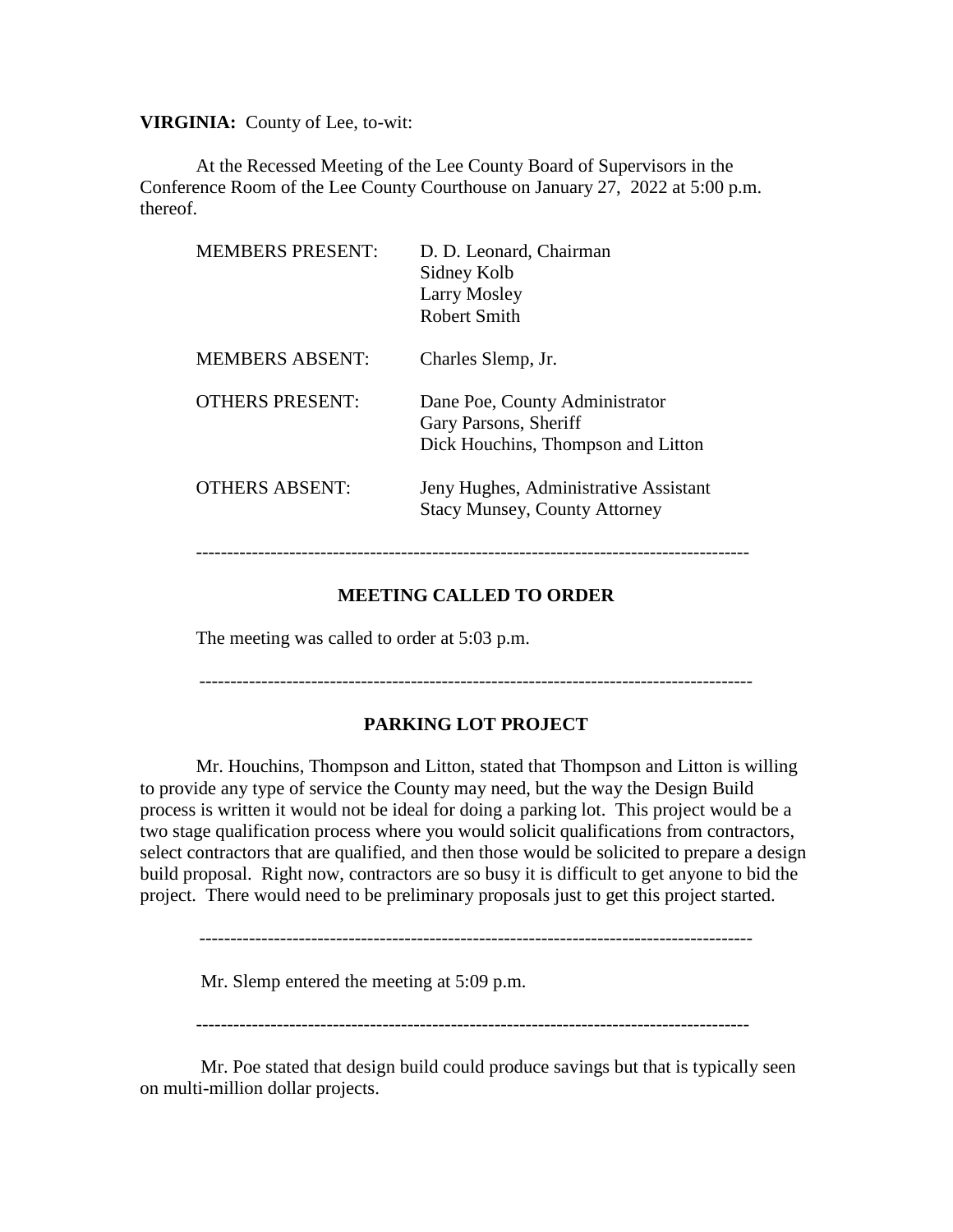Mr. Houchins stated that the advantage of design build is to put together a team in the beginning that works with the owner to come up with the most efficient way to do a project. On this parking lot there are not a lot of options on how the project could be done.

-----------------------------------------------------------------------------------------

-----------------------------------------------------------------------------------------

Mr. Leonard asked what Thompson and Litton's fee would be for this project.

-----------------------------------------------------------------------------------------

Mr. Houchins stated that was given to the Board in September.

-----------------------------------------------------------------------------------------

Mr. Kolb asked if the price would cheaper for a design build.

-----------------------------------------------------------------------------------------

Mr. Houchins stated that the fee to be the advisor would be cheaper than being the project engineer.

-----------------------------------------------------------------------------------------

Mr. Kolb asked for an amount for being an advisor.

-----------------------------------------------------------------------------------------

Mr. Houchins stated that it would be less than \$10,000.00.

-----------------------------------------------------------------------------------------

Mr. Leonard asked the cost of the original proposal.

-----------------------------------------------------------------------------------------

Mr. Houchins stated that the proposal was in the amount of \$28,329.00 for the project, but if bidding and construction administration was not provided the proposal was \$20,803.00.

-----------------------------------------------------------------------------------------

Mr. Kolb asked for a quote for design build.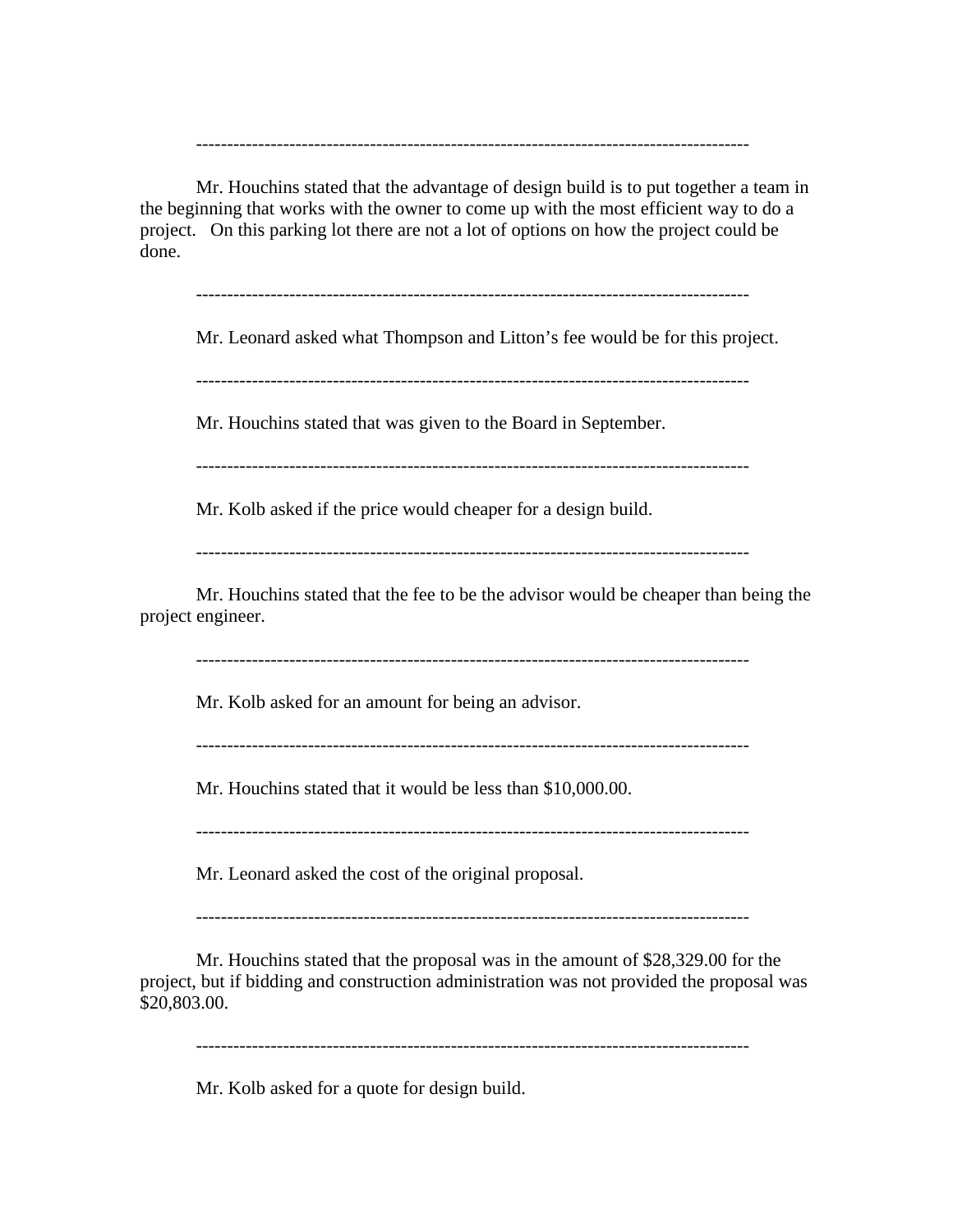-----------------------------------------------------------------------------------------

The Chairman called a recess to go view the proposed parking lot area.

The meeting was called back to order.

-----------------------------------------------------------------------------------------

Mr. Kolb stated that he would rather give the project to a Lee County company than to a Wise County Engineer, so he prefers to proceed with the design build.

-----------------------------------------------------------------------------------------

Mr. Leonard stated that it would take the same amount of time either way.

Mr. Poe stated that it depends on how quickly the contractor's engineer could put a plan together.

-----------------------------------------------------------------------------------------

Mr. Leonard stated he does not have a problem moving forward with this plan.

-----------------------------------------------------------------------------------------

Mr. Poe stated that per state requirements the project has to be put out for prequalifications of contractors. Once those are submitted a committee would select the contractors that are qualified and only those selected would be able to bid the project.

-----------------------------------------------------------------------------------------

## **CLOSED SESSION**

It was moved by Mr. Kolb, seconded by Mr. Smith, to enter Closed Session pursuant to 2.2-3711 A.1. Discussion, consideration or interviews of prospective candidates for employment; assignment, appointment, promotion, performance, demotion, salaries, disciplining or resignation of specific public officers, appointees or employees of any public body, and 2.23711 A.29. Discussion of the award of a public contract involving the expenditure of public funds, including interviews of bidders or offerors, and discussion of the terms or scope of such contract, where discussion in an open session would adversely affect the bargaining position or negotiating strategy of the public body. Upon the question being put the vote was as follows.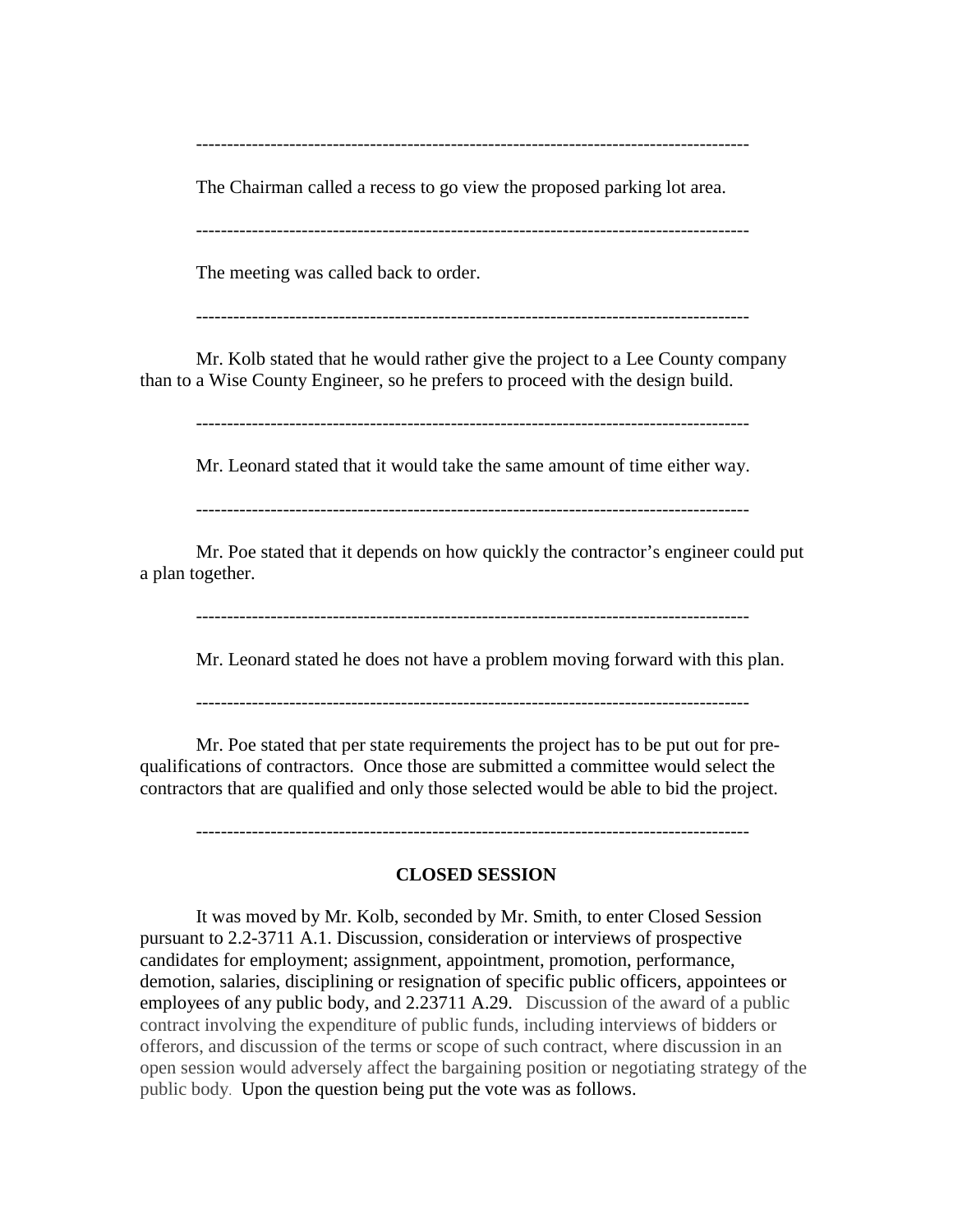VOTING AYE: Mr. Kolb, Mr. Leonard, Mr. Mosley, Mr. Slemp, Mr. Smith

Mr. Slemp left the meeting at 6:15 p.m.

-----------------------------------------------------------------------------------------

It was moved by Mr. Kolb, seconded by Mr. Mosley, to exit Closed Session. Upon the question being put the vote was as follows.

VOTING AYE: Mr. Kolb, Mr. Leonard, Mr. Mosley, Mr. Smith

------------------------------------------------------------------------------------------

# **CERTIFICATE OF CLOSED SESSION**

**WHEREAS,** the Lee County Board of Supervisors has convened a Closed Meeting on this date pursuant to an affirmative recorded vote and in accordance with the provision of the Virginia Freedom of Information Act; and

**WHEREAS,** Section 2.2-3711 of the Code of Virginia requires a Certification by this Lee County Board of Supervisors that such Closed Meeting was conducted within Virginia law;

**NOW, THEREFORE, BE IT RESOLVED,** that the Lee County Board of Supervisors hereby certified that, to the best of each member's knowledge, (i) only public business matters lawfully exempted from Closed Meeting in which this Certification Resolution applies and (ii) only such public business matters as were identified in the Motion convening the Closed Meeting were heard, discussed or considered by the Lee County Board of Supervisors.

Upon the question being put the vote was as follows.

VOTING AYE: Mr. Kolb, Mr. Leonard, Mr. Mosley, Mr. Smith

-----------------------------------------------------------------------------------------

It was moved by Mr. Kolb, seconded by Mr. Smith, to enter into a contract with Thompson and Litton for design build advisory services at a fee not to exceed the amount discussed in closed session. Upon the question being put the vote was as follows.

VOTING AYE: Mr. Kolb, Mr. Leonard, Mr. Mosley, Mr. Smith

------------------------------------------------------------------------------------------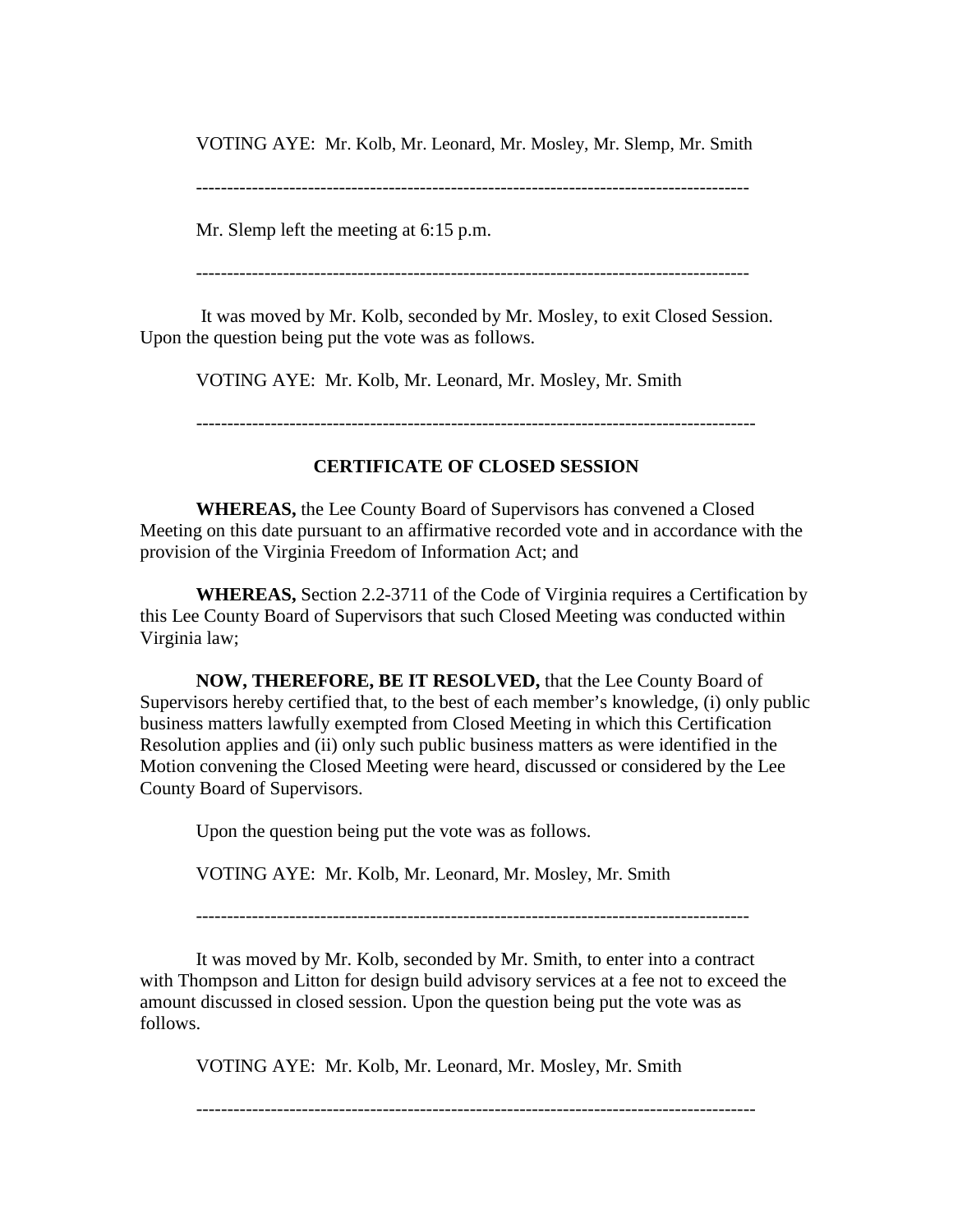#### **ARPA FUNDING**

Mr. Poe stated that the Fire Department request has been adjusted to a lesser number of air packs requested, which results in a total cost of \$757,469.00.

-----------------------------------------------------------------------------------------

It was moved by Mr. Mosley, seconded by Mr. Kolb, to approve the purchase of 100 air packs for the Fire Departments as requested in the amount of \$757,469.00. Upon the question being put the vote was as follows.

VOTING AYE: Mr. Kolb, Mr. Leonard, Mr. Mosley, Mr. Slemp, Mr. Smith

-----------------------------------------------------------------------------------------

Mr. Poe stated that The Community Services Board submitted a request to provide an annual bonus for four years to Frontier Health Employees that provide Behavioral Health Services.

-----------------------------------------------------------------------------------------

Mr. Mosley suggested doing this year by year starting with the current year in the amount of \$85,000.00 and look at it again next year.

It was moved by Mr. Mosley, seconded by Mr. Smith, to provide a retention bonus to the Frontier Health Employees contracted by Planning District One Behavioral Health in the amount of \$85,000.00. Upon the question being put the vote was as follows.

VOTING AYE: Mr. Leonard, Mr. Mosley, Mr. Smith

VOTING NO: Mr. Kolb

------------------------------------------------------------------------------------------

Mr. Mosley stated that the Town of St. Charles was appropriated \$100,000.00 in ARPA Fund and asked if the County would receive the funds if the Town's Charter was revoked.

-----------------------------------------------------------------------------------------

Mr. Poe stated that all Towns were allocated funds, but there is no Town Council at the Town of St. Charles to accept it.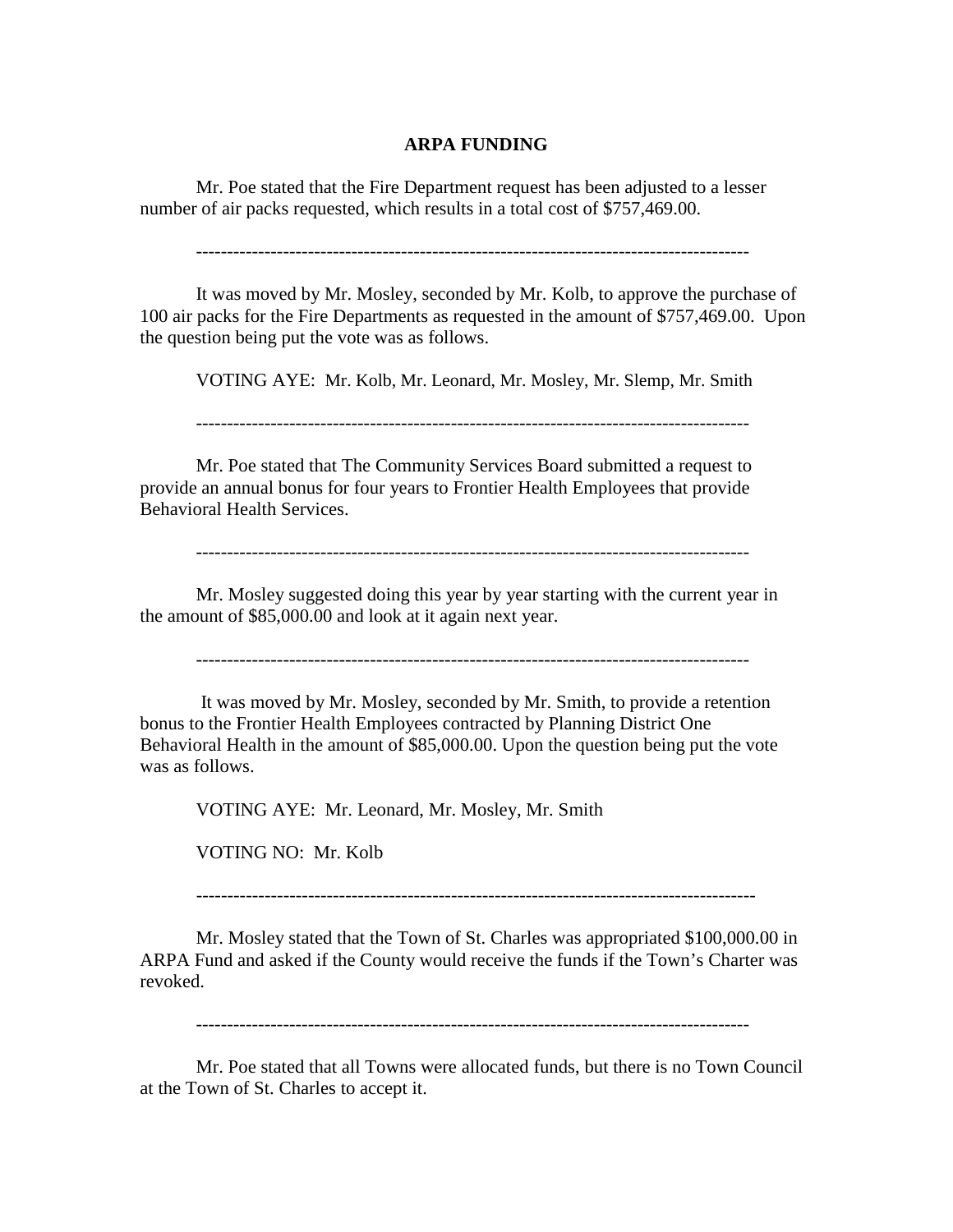Mr. Slemp entered the meeting at 6:32 p.m.

-----------------------------------------------------------------------------------------

-----------------------------------------------------------------------------------------

Mr. Poe gave an update on the PSA projects in priority order. The Giles Hollow project is ready to be re-bid and is construction ready; the Blackwater project is projected to go to advertisement in August with a potential shortfall of \$800,000.00; the Maple Hill Community Water Project is projected to advertise in November with a potential \$100,000.00 shortfall; the St. Charles Water Line Replacement Project is projected to go to bid in June with a potential shortfall of over \$1,100,000.00; and the Fields Water Line project will go to bid in February with a potential shortfall of \$250,000.00.

-----------------------------------------------------------------------------------------

Mr. Mosley suggested taking these projects one at a time when they go to bid.

-----------------------------------------------------------------------------------------

There was discussion on Thomas Walker Rescue Squad's request for a new auto loader stretcher.

-----------------------------------------------------------------------------------------

It was moved by Mr. Smith to approve the request from Thomas Walker Rescue Squad for the auto loader stretcher.

-----------------------------------------------------------------------------------------

Mr. Kolb asked if the Rescue Squad has tried to obtain grant money for the purchase.

-----------------------------------------------------------------------------------------

Mr. Smith stated that he was told the squad would try to get the money.

-----------------------------------------------------------------------------------------

Mr. Leonard stated that they need to pursue the grant first.

-----------------------------------------------------------------------------------------

Mr. Smith withdrew his motion.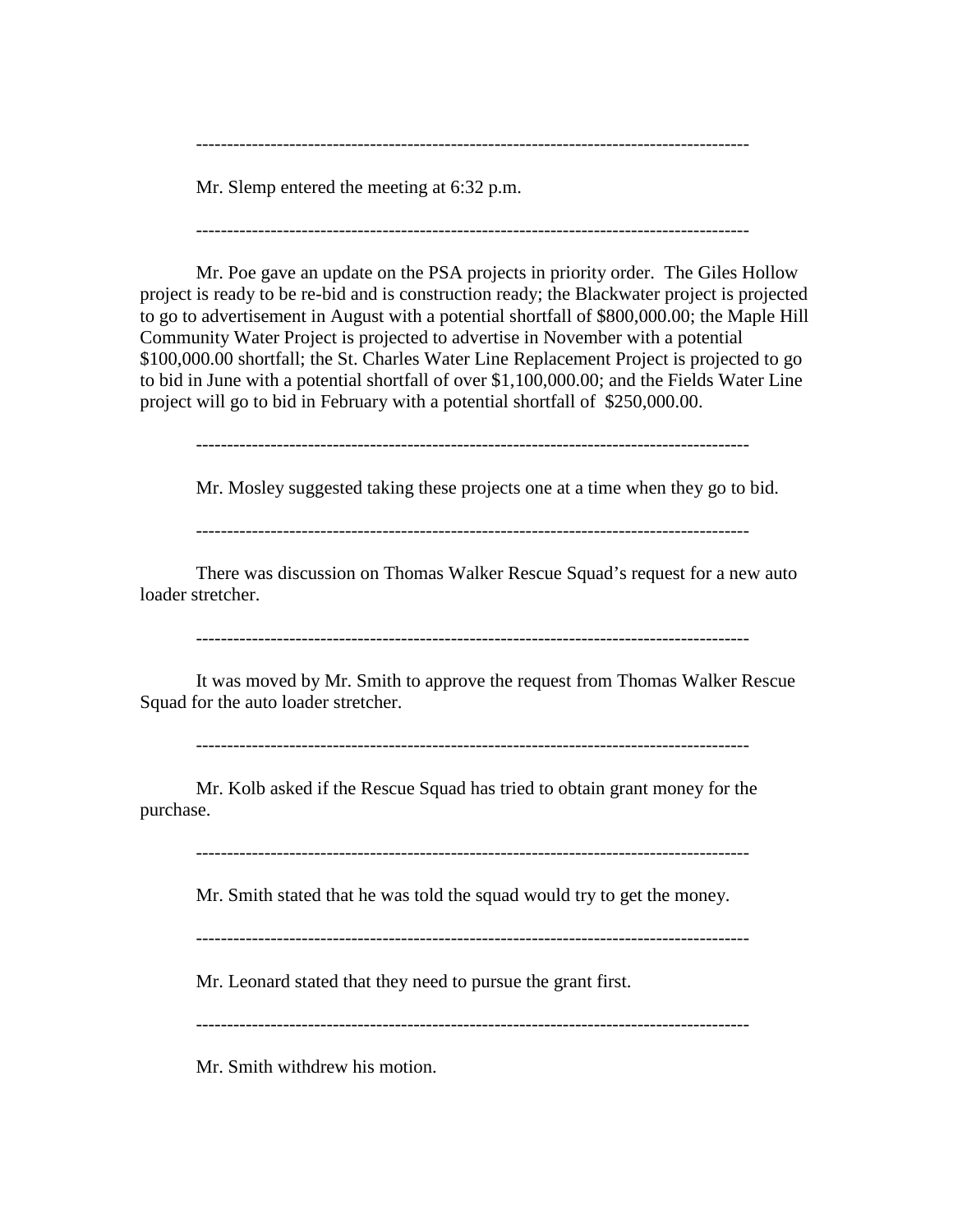-----------------------------------------------------------------------------------------

Mr. Kolb stated that Lee Farmers Coop building has been run into six or seven times and requested that VDOT look at that curve to see what could be done.

Mr. Poe stated he would contact VDOT and ask that they look at it.

# **CLOSED SESSION**

It was moved by Mr. Kolb, seconded by Mr. Smith, to enter Closed Session pursuant to 2.2-3711 A.3. Discussion or consideration of the acquisition of real property for a public purpose, or of the disposition of publicly held real property, where discussion in an open meeting would adversely affect the bargaining position or negotiating strategy of the public body. Upon the question being put the vote was as follows.

VOTING AYE: Mr. Kolb, Mr. Leonard, Mr. Mosley, Mr. Slemp, Mr. Smith

-----------------------------------------------------------------------------------------

It was moved by Mr. Kolb, seconded by Mr. Mosley, to exit Closed Session. Upon the question being put the vote was as follows.

VOTING AYE: Mr. Kolb, Mr. Leonard, Mr. Mosley, Mr. Slemp, Mr. Smith

------------------------------------------------------------------------------------------

#### **CERTIFICATE OF CLOSED SESSION**

**WHEREAS,** the Lee County Board of Supervisors has convened a Closed Meeting on this date pursuant to an affirmative recorded vote and in accordance with the provision of the Virginia Freedom of Information Act; and

**WHEREAS,** Section 2.2-3711 of the Code of Virginia requires a Certification by this Lee County Board of Supervisors that such Closed Meeting was conducted within Virginia law;

**NOW, THEREFORE, BE IT RESOLVED,** that the Lee County Board of Supervisors hereby certified that, to the best of each member's knowledge, (i) only public business matters lawfully exempted from Closed Meeting in which this Certification Resolution applies and (ii) only such public business matters as were identified in the